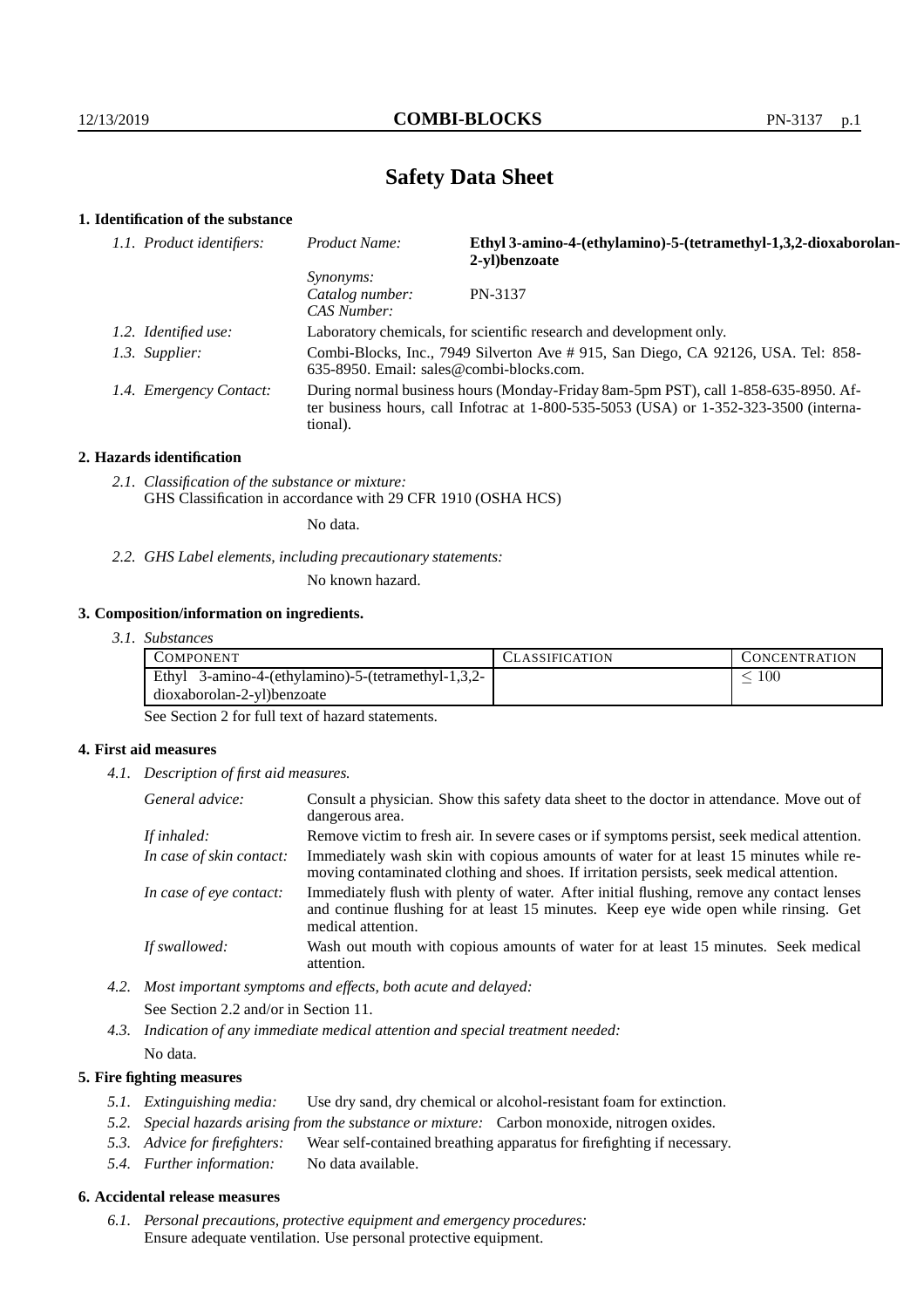|                           | 6.2. Environmental precautions:                                                                                                                                                                                                                            |                                                                                                                                                                                                                                                                    |  |
|---------------------------|------------------------------------------------------------------------------------------------------------------------------------------------------------------------------------------------------------------------------------------------------------|--------------------------------------------------------------------------------------------------------------------------------------------------------------------------------------------------------------------------------------------------------------------|--|
|                           | Should not be released into the environment. See Section 12 for additional ecological information.                                                                                                                                                         |                                                                                                                                                                                                                                                                    |  |
|                           |                                                                                                                                                                                                                                                            | 6.3. Methods and materials for containment and cleaning up:                                                                                                                                                                                                        |  |
|                           |                                                                                                                                                                                                                                                            | Sweep up or vacuum up spillage and collect in suitable container for disposal.                                                                                                                                                                                     |  |
|                           | 6.4. Reference to other sections:                                                                                                                                                                                                                          |                                                                                                                                                                                                                                                                    |  |
|                           |                                                                                                                                                                                                                                                            | Refer to protective measures listed in Sections 8 and 13.                                                                                                                                                                                                          |  |
|                           | 7. Handling and storage                                                                                                                                                                                                                                    |                                                                                                                                                                                                                                                                    |  |
|                           |                                                                                                                                                                                                                                                            | 7.1. Precautions for safe handling: Avoid contact with skin and eyes. Avoid inhalation of vapour or mist. Keep away<br>from sources of ignition - No smoking. Take measures to prevent the build up of electro-<br>static charge. For precautions see section 2.2. |  |
|                           | 7.2. Conditions for safe storage, including any incompatibilities: Store refrigerated. Keep container tightly closed in<br>a dry and well-ventilated place. Containers which are opened must be carefully resealed<br>and kept upright to prevent leakage. |                                                                                                                                                                                                                                                                    |  |
| 7.3. Specific end use(s): |                                                                                                                                                                                                                                                            | Laboratory chemicals, for scientific research and development only.                                                                                                                                                                                                |  |
|                           | 8. Exposure Controls / Personal protection                                                                                                                                                                                                                 |                                                                                                                                                                                                                                                                    |  |
|                           | 8.1. Control parameters:                                                                                                                                                                                                                                   |                                                                                                                                                                                                                                                                    |  |
|                           | Components with workplace control parameters: Contains no substances with occupational exposure limit values.                                                                                                                                              |                                                                                                                                                                                                                                                                    |  |
|                           | 8.2. Exposure controls:                                                                                                                                                                                                                                    |                                                                                                                                                                                                                                                                    |  |
|                           |                                                                                                                                                                                                                                                            | Appropriate engineering controls: Ensure that eyewash stations and safety showers are close to the workstation<br>location. Ensure adequate ventilation, especially in confined areas.                                                                             |  |
|                           | Personal protective equipment:                                                                                                                                                                                                                             |                                                                                                                                                                                                                                                                    |  |
|                           | Eye/face protection:                                                                                                                                                                                                                                       | Wear appropriate protective eyeglasses or chemical safety goggles as described by OSHA's<br>eye and face protection regulations in 29 CFR 1910.133 or European Standard EN166.                                                                                     |  |
|                           | Skin protection:                                                                                                                                                                                                                                           | Handle with gloves. Gloves must be inspected prior to use. Use proper glove removal<br>technique (without touching glove's outer surface) to avoid skin contact with this product.                                                                                 |  |

## **8. Exposure Controls / Personal protection**

| Eye/face protection:               | Wear appropriate protective eyeglasses or chemical safety goggles as described by OSHA's<br>eye and face protection regulations in 29 CFR 1910.133 or European Standard EN166.                                                                                                                                         |  |  |
|------------------------------------|------------------------------------------------------------------------------------------------------------------------------------------------------------------------------------------------------------------------------------------------------------------------------------------------------------------------|--|--|
| Skin protection:                   | Handle with gloves. Gloves must be inspected prior to use. Use proper glove removal<br>technique (without touching glove's outer surface) to avoid skin contact with this product.<br>Dispose of contaminated gloves after use in accordance with applicable laws and good<br>laboratory practices. Wash and dry hands |  |  |
| <b>Body Protection:</b>            | Complete suit protecting against chemicals, Flame retardant antistatic protective clothing.<br>The type of protective equipment must be selected according to the concentration and<br>amount of the dangerous substance at the specific workplace.                                                                    |  |  |
| Respiratory protection:            |                                                                                                                                                                                                                                                                                                                        |  |  |
| Control of environmental exposure: | Prevent further leakage or spillage if safe to do so. Do not let product enter<br>drains.                                                                                                                                                                                                                              |  |  |

## **9. Physical and chemical properties**

*9.1. Information on basic physical and chemical properties*

| (a)                | Appearance:                                   | No data  |
|--------------------|-----------------------------------------------|----------|
| (b)                | Odour:                                        | No data  |
| (c)                | Odour Threshold:                              | No data  |
| (d)                | pH:                                           | No data  |
| (e)                | Melting point/freezing point:                 | No date. |
| (f)                | Initial boiling point and boiling range:      | No data  |
| (g)                | Flash point:                                  | No data  |
| (h)                | Evaporatoin rate:                             | No data  |
| (i)                | Flammability (solid, gas):                    | No data  |
| (j)                | Upper/lower flammability or explosive limits: | No data  |
| $\rm(k)$           | Vapour pressure:                              | No data  |
| (1)                | Vapour density:                               | No data  |
| (m)                | Relative density:                             | No data  |
| (n)                | Water solubility:                             | No data  |
| $\left( 0 \right)$ | Partition coefficient: n-octanol/water:       | No data  |
| (p)                | Auto-ignition:                                | No data  |
| (q)                | Decomposition temperature:                    | No data  |
| (r)                | Viscosity:                                    | No data  |
| (s)                | Explosive properties:                         | No data  |
| (t)                | Oxidizing properties:                         | No data  |